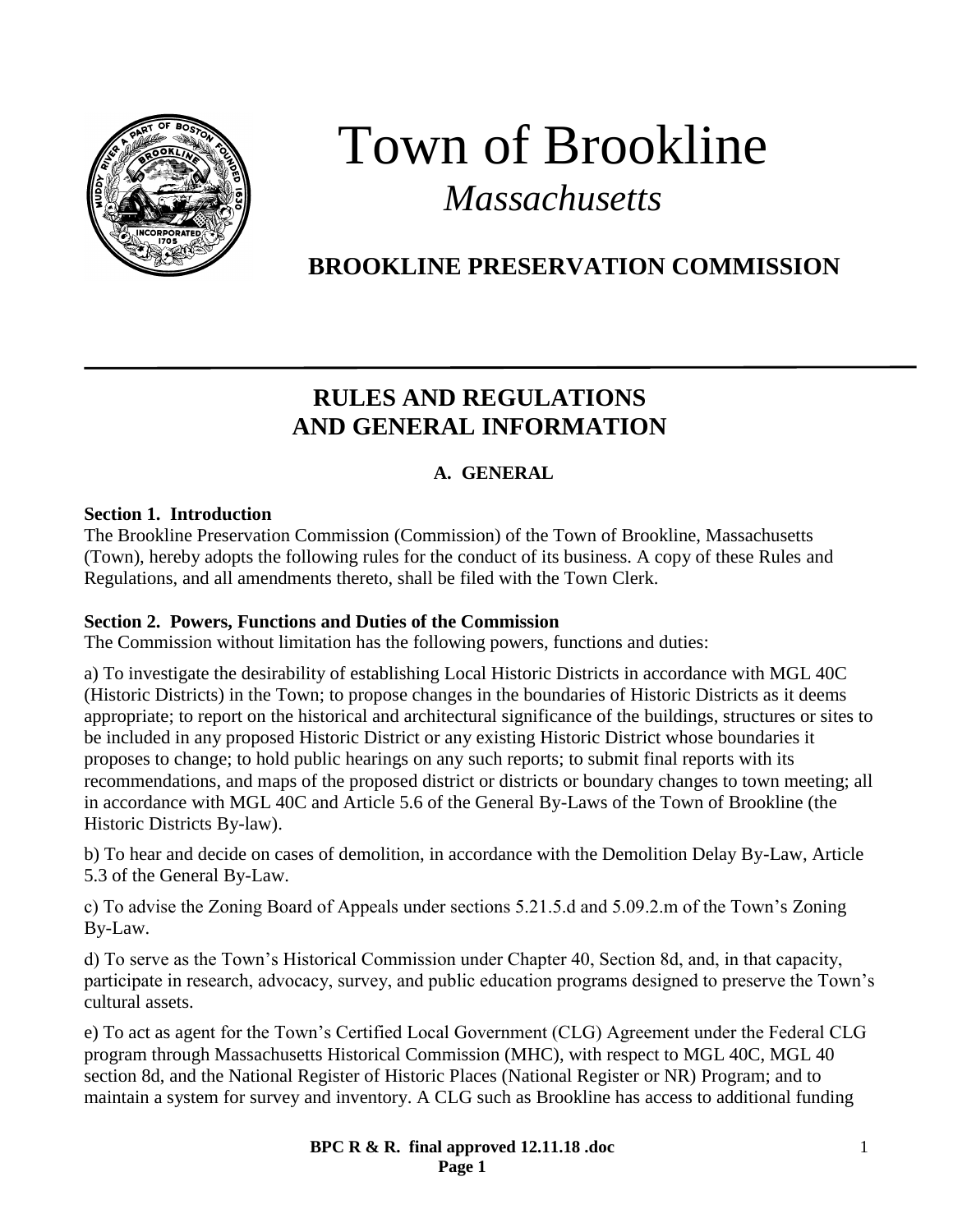from MHC for Survey & Planning grants and can make determinations of eligibility for NR listing.

f) To participate in environmental review and compliance projects that affect properties listed on the National and State Registers of Historic Places and receive federal or State funding in accordance with Section 106 of the National Historic Preservation Act, 36 CFR, Part 800, M.G.L. c. 9, §§26-27C, as amended by chapter 254 of the Acts of 1988, and 950 CMR 70.00 – 73.00.

g) To participate in the design review of properties listed on the National Register which receive CDBG or HOME funds, in accordance with a Programmatic Agreement with Advisory Council on Historic Preservation.

h) Subject to appropriation, to employ consultants and incur other expenses appropriate to the carrying on of its work in consultation with the Director of Planning and Community Development; to accept money gifts and expend the same for such purposes; and to charge filing fees for applications.

i) To administer on behalf of the Town any properties or easements, restrictions or other interests in real property which the Town may have or may accept as gifts or otherwise and which the Town may designate the Commission as the administrator thereof.

# **B. COMMISSION ORGANIZATION**

# **Section 1. Commission Membership**

a) Seven Commission Members (Commissioners) and four Alternate Members (Alternates) are appointed by the Selectmen to serve in staggered terms.

b) Appointments to the Commission are regulated by the Town By-law 5.6, MGL 40C, and the CLG Agreement.

c) Upon any vacancy or failure to seek reappointment the Chairperson shall communicate to the Board of Selectmen any recommendations he or she may have, taking into account all Commissioners, Alternates, and candidates.

d) In accordance with M.G.L. c.40c, §4, Town of Brookline General Bylaw § 5.6 provides that one member of the Commission shall be appointed by the Selectmen from two (2) nominees submitted by the Commission. To fill this position the Commission shall, if possible, nominate two (2) professional historian/preservationists for appointment.

# **Section 2. Tenure**.

Commissioners and Alternates serve three-year terms, which begin on August 31st. Commissioners and Alternates continue to serve to the end of their terms and into the following term until reappointed or replaced. The Chairperson and Vice-Chairperson(s) may not serve in the same position for more than 6 consecutive one-year terms, provided however that the calculation of such consecutive terms shall only begin with the first election of officers after September 1, 2008.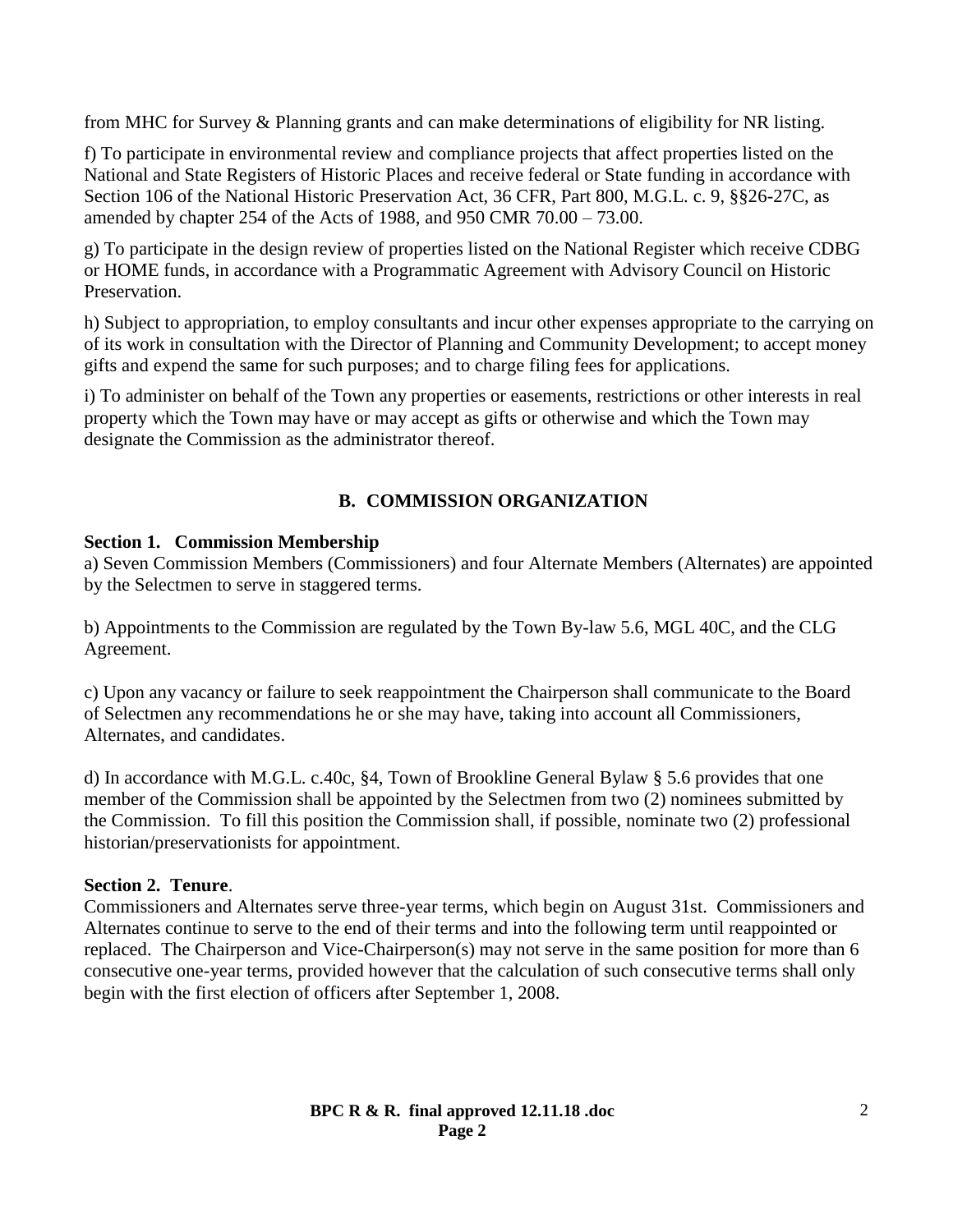#### **Section 3. Resignation**.

a) Any Commissioner or Alternate may resign by delivering his or her written resignation to the Board of Selectmen. Such resignation shall be effective upon receipt unless it is specified to be effective at some other time or upon the happening of some other event.

b) The Chairperson may request the resignation or non-reappointment of any Commissioner or Alternate who repeatedly fails to attend meetings, including site visits and/or sub-committee meetings, or repeatedly arrives late and/or leaves early without notification and/or satisfactory reason.

#### **Section 4. Officers**

a) The Officers of the Commission shall consist of a Chairperson, a Vice-Chairperson or Co-Vice – Chairpersons, and a Secretary.

b) The Commission shall elect the Officers annually, at its first regularly scheduled meeting following the annual appointments.

c) Only a Commissioner may serve as Chairperson or Vice-Chairperson. The office of Secretary may be held by any person, including a Town employee.

d) Except as otherwise provided by law or by these Rules and Regulations, the officers of the Commission shall hold office until their successors are chosen.

#### **Section 5. Power and Duties of Chairperson**

The Chairperson shall preside over all meetings and hearings of the Commission. Subject to the rules as stated herein, the Chairperson shall: determine the procedures of the meeting and decide all points of order, unless overruled by a majority of the Commission in session at the time; appoint the members and chairpersons of Subcommittees; supervise the work of the Commission; arrange for necessary help; sign and date each certificate issued by the Commission; and, appoint subcommittees and representatives. The Chairperson shall designate an Alternate to take the place of a Commissioner who is absent, unable to act, or recuses him or herself.

# **Section 6. Powers and Duties of Vice-Chairperson**

The Vice-Chairperson(s) shall act as Chairperson in the event that the Chairperson is absent, disabled, does not participate in a particular matter or is otherwise unable to perform his/her duties. The Vice-Chairperson(s) shall assist the Chairperson in supervising the work of the Commission and shall participate in meetings with staff. In the event that neither the Chairperson nor the Vice-Chairperson(s) is available to preside at a meeting or hearing on a particular matter and the chairperson has not designated a Commissioner to preside, one of the remaining regular Commissioners shall be appointed by majority vote for that meeting/hearing or particular matter.

#### **Section 7. Secretary:**

The duties of the Secretary shall include, without limitation, the following which the Secretary shall perform or cause to be performed: Provide public notice of meetings; compile minutes of all meetings of the Commission; Maintain a permanent record of its resolutions, transactions, and determinations and of the vote of each member participating therein; Receive and process, on behalf of the Commission, all petitions, applications for certificates and other official correspondence; Prepare agendas for all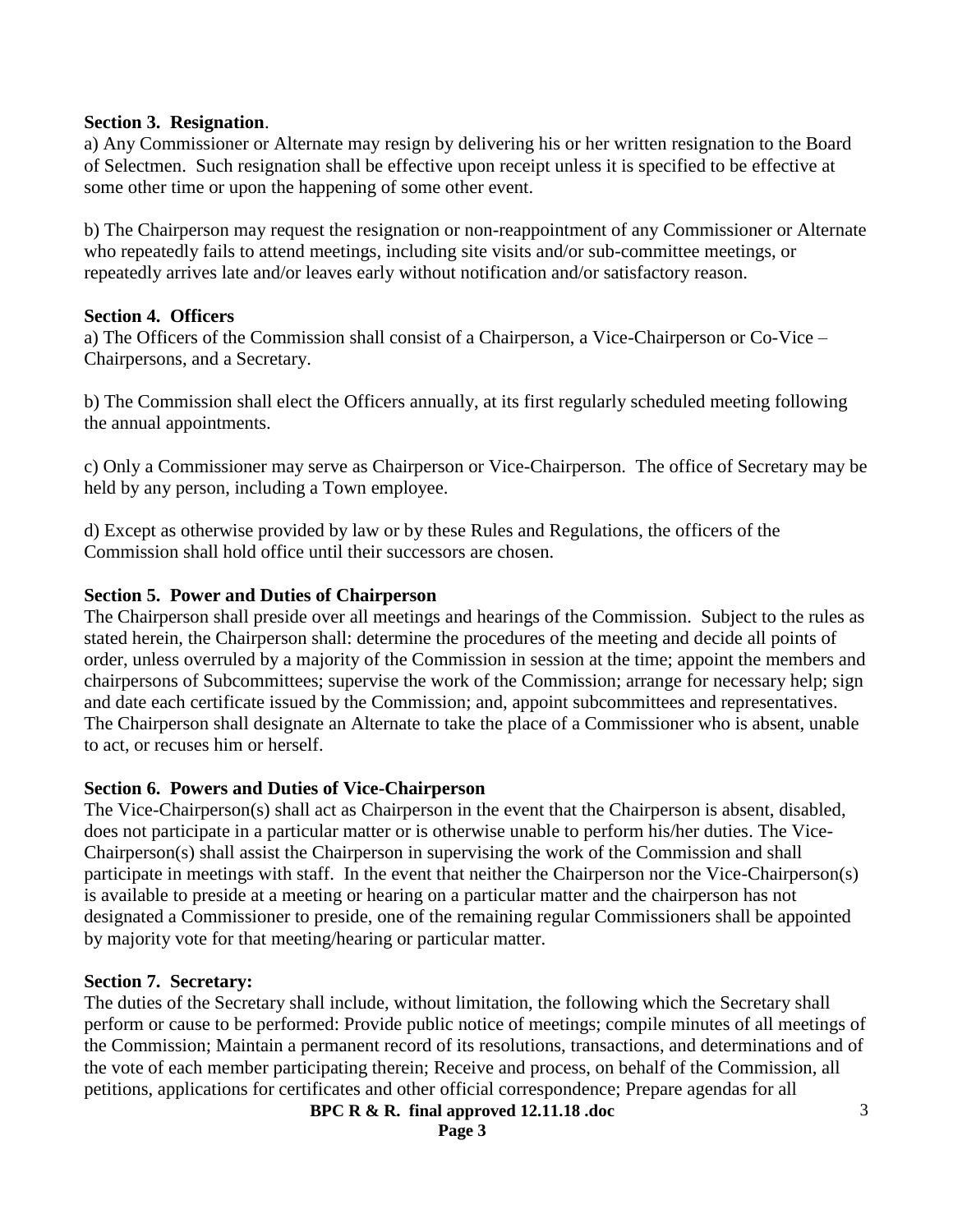Commission meetings; Perform such other duties and assume such other responsibilities as the Chairperson and the Commission may from time to time direct.

# **Section 8. Compensation**.

All Commissioners and Alternates shall serve without compensation.

# **Section 9. Staff**.

The Commission has a staff of preservation planners, one of whom may be the Secretary. The Commission Staff is the Preservation Division of the Planning and Community Development Department of the Town of Brookline.

# **C. PUBLIC HEARINGS AND MEETINGS**

# **Section 1. Quorum**

a) A quorum for all Commission activities shall consist of any four Commissioners and Alternates if the alternates have been appointed by the Chairperson to vote. A quorum for a subcommittee shall be a majority.

b) Commissioners and Alternates shall inform the Staff or Chairperson if they are unable to attend a meeting or there is a conflict of interest on a given case.

c) Alternates shall be designated by the Chairperson from time to time to take the place of Commissioners who are absent or recuse themselves for any reason. If designated to vote for an absent Commissioner, the Alternate shall continue to vote until the Commissioner arrives and until the conclusion of the agenda item then under consideration.

d) Alternates when not designated to take the place of a Commissioner shall sit with the Commission and participate in discussions but shall not make or second motions or vote.

e) Alternates may be appointed as full voting members of, and may chair, subcommittees.

# **Section 2. Meetings** .

a) All meetings shall be open to the public and duly noticed in accordance with MGL c. 39, §§23A-23C and 24, commonly referred to as the Open Meeting Law.

b) Regular meetings of the Commission shall be held on the second Tuesday of each month at 6:15 p.m., at Town Hall, or at such time, date or place as set forth in the notice for the meeting/hearing. Special meetings and hearings may be called by the Chairperson, the Vice-Chairperson in the Chairperson's absence, or at the request of two Commissioners.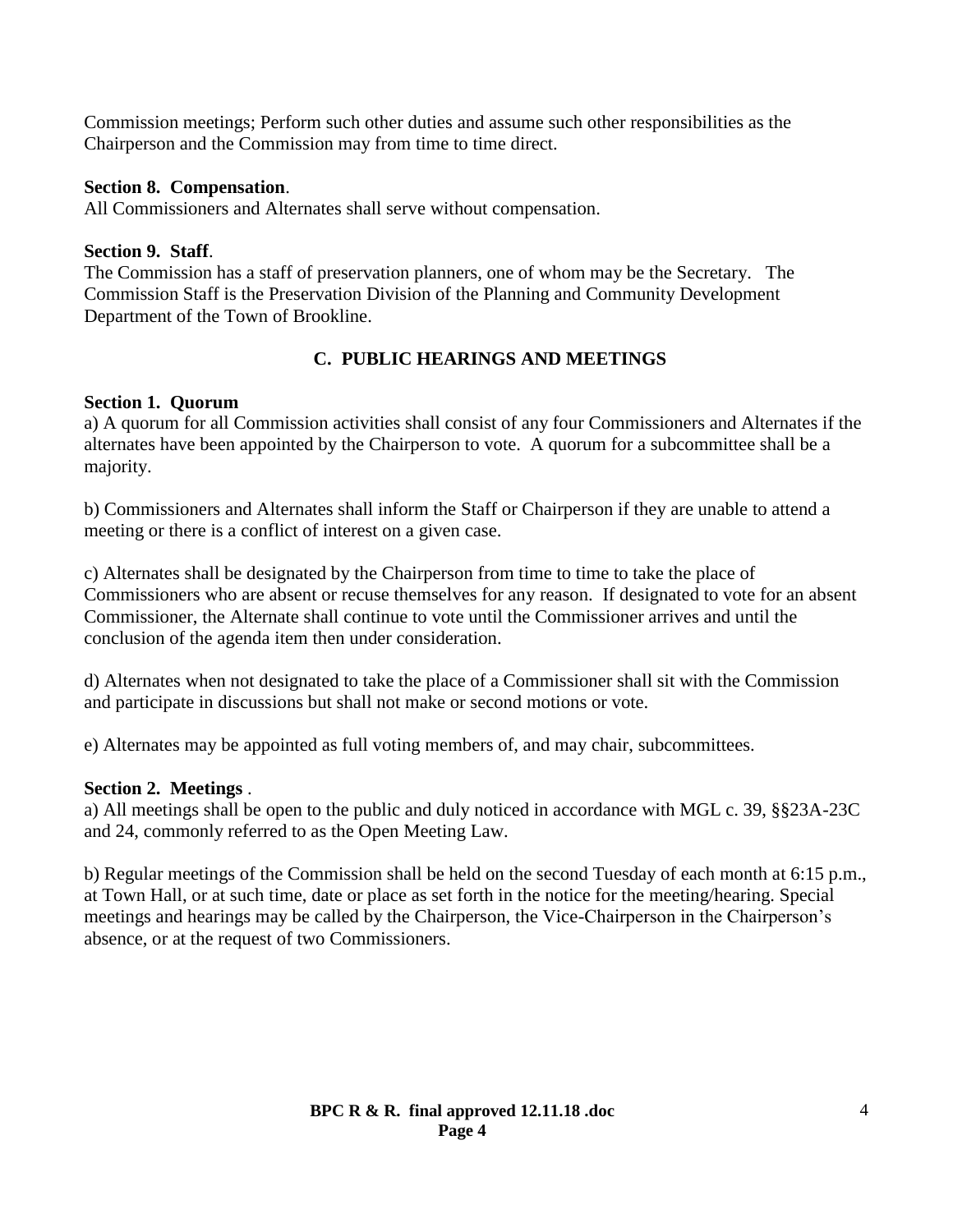c) In the event that the absence or departure of Commissioners and/or voting Alternates from a meeting of the Commission or of one of its subcommittees causes a lack of quorum, or that the business before the Commission or subcommittee cannot be completed at one sitting, the presiding officer may adjourn the meeting and subsequently reschedule another or may continue the meeting by announcing a time and place, consistent with statutory deadlines, for resumption at such meeting. Motions for adjournment or continuance shall require concurrence of a numerical majority of members present and voting.

d) If the date, time, and place for resuming a Commission meeting or public hearing or committee meeting is announced during a meeting or public hearing, then no additional notice shall be required for the continued meeting or public hearing provided that notice of the initial meeting or public hearing was adequately posted. The time and location of any such continued meeting or public hearing may be subsequently changed only with proper notification.

#### **Section 3. Vote**

a) The Chair may propose to entertain a specific motion on an issue or may entertain such motions from the voting members.

b) Motions need not be framed in the affirmative.

c) Each member's vote shall be recorded in the minutes. The Chairperson shall normally participate in all votes.

d) The concurring vote of a majority of the Commissioners (including voting alternates), i.e. not less than four (4), shall be necessary to issue a Certificate of Appropriateness or a Certificate of Hardship. A valid vote on all other matters shall be a simple majority of the Commissioners and voting Alternates present, as long as there is a quorum. A tie vote shall be recorded as such. In case of a tie, the motion is not approved.

e) Members, or Alternates designated to act for Members, may abstain from any vote at their own discretion.

#### **Section 4. Notice & Agendas**

a) Pursuant to MGL 40C, §11, at least fourteen (14) days before a hearing on any application for a Certificate of Appropriateness, a Certificate of Non-Applicability or a Certificate of Hardship, the Commission shall give public notice of the time, place, and purposes thereof in such manner as it may determine, and by mailing, a copy of said notice to the applicant, the owner of record if different from the applicant, to abutters and abutters of abutters and the owners of other property deemed by the Commission to be materially affected thereby as they appear on the most recent real estate tax list of the Board of Assessors, to the Brookline Planning Board, to any person filing written request for notice of hearings, such request to be renewed yearly in December, and to such other persons as the Commission shall deem entitled to notice.

b) Meeting agendas containing notice of the individual hearings shall be posted at the Town Clerk's Office and on the Town Website at least one week prior to the meeting. Agendas shall also be sent to applicants and interested parties at that time. Items may be called up to 30 minutes prior to the time

**BPC R & R. final approved 12.11.18 .doc**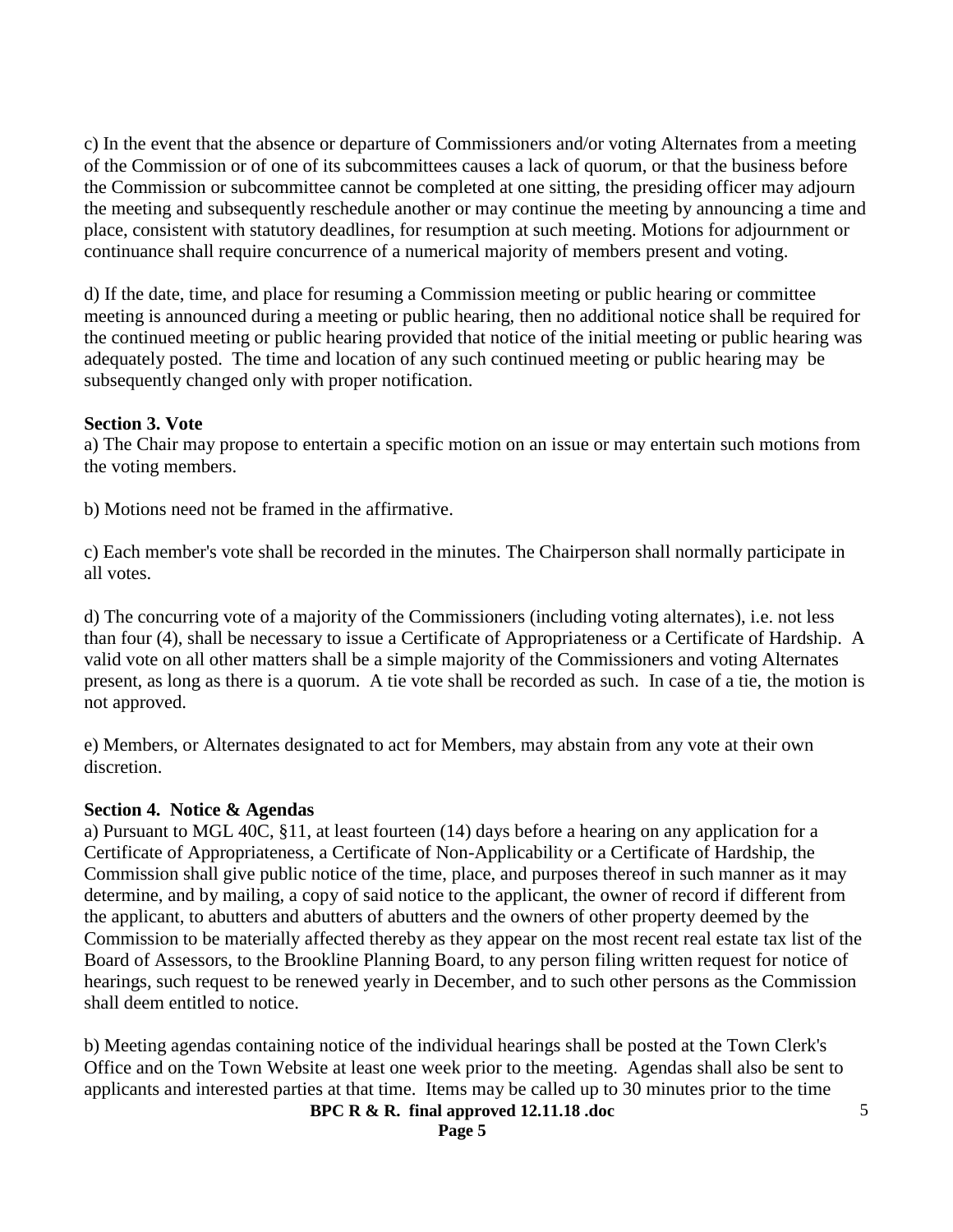shown on the agenda. Items for the agenda must be filed with the Commission Staff by noontime eight (8) days prior to the next scheduled meeting, in order to appear on the agenda.

#### **Section 5. Recusals**

a) Should a member miss a presentation and discussion at a public meeting related to an application, that member shall recuse him/herself from the discussion and the vote on that application at that meeting. If said presentation is substantially recapitulated in the member's presence prior to a discussion and vote at a subsequent meeting, the member may participate in that subsequent discussion and vote.

b) Should a member be an abutter with respect to a matter before the Commission, regardless of whether or not recusal is required by the conflict of interest law, it is preferred, as a matter of Commission policy, that said member recuse him or herself with respect to that matter.

# **D. GENERAL REGULATIONS**

#### **Section 1. Conflict of Interest**

All Commissioners and Alternates shall abide by the MGL c. 268A, and other conflict of interest and ethics laws and guidelines.

#### **Section 2. Official Opinion**

No Commissioner, Alternate, or staff member shall purport to express the official position or opinion of the Commission, except in accordance with a specific vote of the Commission. Personal opinions or beliefs shall be clearly identified as such.

# **Section 3. Amending these Rules and Regulations**

Proposed amendments to any portion of these Rules and Regulations, including the design guidelines, shall be in writing and shall be made available to all members of the Commission at such time as notice is given for the regular or special meeting at which they are to be considered. A majority of the Commissioners (excluding alternates) shall be required to amend these Rules and Regulations.

#### **Section 4. Historic District Design Guidelines and Appendixes**

The Historic District Design Guidelines are incorporated herein by reference.

# **E. LOCAL HISTORIC DISTRICTS**

#### **Section 1. Guidelines.**

a) The Commission shall publish Guidelines which, among other things, shall include: i) the scope of its review authority, ii) any specific limitations on its review authority, iii) its guidelines for determining the appropriateness of any proposed alterations, construction, and/or demolition, and iv) the procedures for the application process for any required Certificate.

b) While the Guidelines shall establish norms and parameters for the decisions of the Commission during design reviews, exceptions due to specific characteristics of a particular property or its context shall be recognized and allowed at the Commission's discretion; Such discretionary latitude is not to be confused with any consideration related to "Hardship."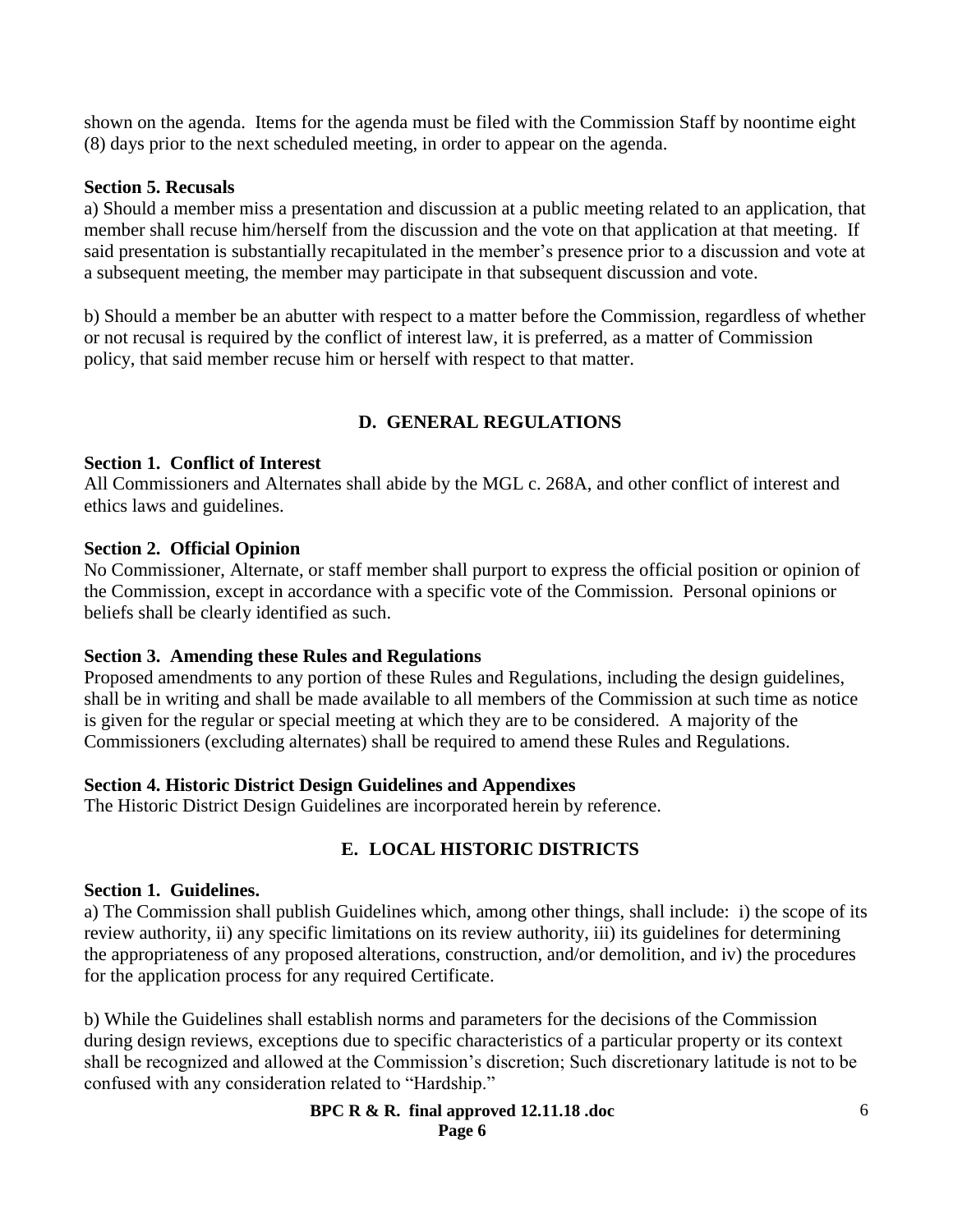c) The fact that the Guidelines may be mute on a specific issue shall not preclude the Commission from ruling with respect to that issue within the limits allowed by the Bylaw and MGL c. 40C.

# **Section 2. Non-conforming conditions**

a) The Commission shall accept the "grandfathered" condition of any building at the time of the creation of an Historic District even if said building may incorporate work inconsistent with its Guidelines for which no Building Permit can be documented.

b) In the event that an allegation is made that work requiring a Certificate of Appropriateness has been done at an unknown time without such Certificate, Staff shall endeavor to document by whatever means may be available whether the work existed at the date the Historic District came into existence. If the Commission determines that said work post-dates the creation of the Historic District, it may require an application for a retroactive Certificate of Applicability. The transfer of ownership or of control of a property since the date when such work was completed shall not constitute "grandfathering" of said work.

c) If an existing violation or violations are present on a property that is the subject of an application for a certificate of appropriateness, the Commission may deny the application on that basis, if the property owner fails to modify the application to include acceptable curative action, or the Commission may approve the application subject to a condition requiring the property owner to cure any existing violations. Such conditional approval may: (i) require the property owner to cure any such violations before a building permit is issued for the work requested in the application, (ii) allow the curing work to proceed contemporaneously with the application work, or (iii) provide for some combination of (i) and (ii). The Building Commissioner may issue a stop work order should he or she believe that the curing work is not occurring in the approved manner or if so requested by the Commission upon it making a similar determination. As used herein, "existing violation" means a previous change to the exterior architectural features of a structure that was effected without a certificate of appropriateness from the Commission under circumstances that required such a certificate to be issued, as determined by the Commission.

# **Section 3. Hearing and Design Review Process**

a) An applicant may appear in person or be represented by an agent at the Commission meeting.

- i) The Chairperson shall convene a Public Hearing;
- ii) The Chairperson or Staff shall give a preliminary statement concerning the application;
- iii) The applicant or agent shall present his or her application;
- iv) The Commission members may discuss the application, followed by public comments from anyone else with an interest in the proposal;
- v) Commission members may ask clarifying questions after each speaker;
- vi) The Public Hearing shall be closed.

The Commission may then deliberate and make a determination but need not do so at that time.

b) If upon examination by the Commission, it determines that the application is not sufficiently complete, for whatever reason, for the Commission to make an informed determination (regardless of any preliminary determination by staff), it must inform the applicant as to what additional materials are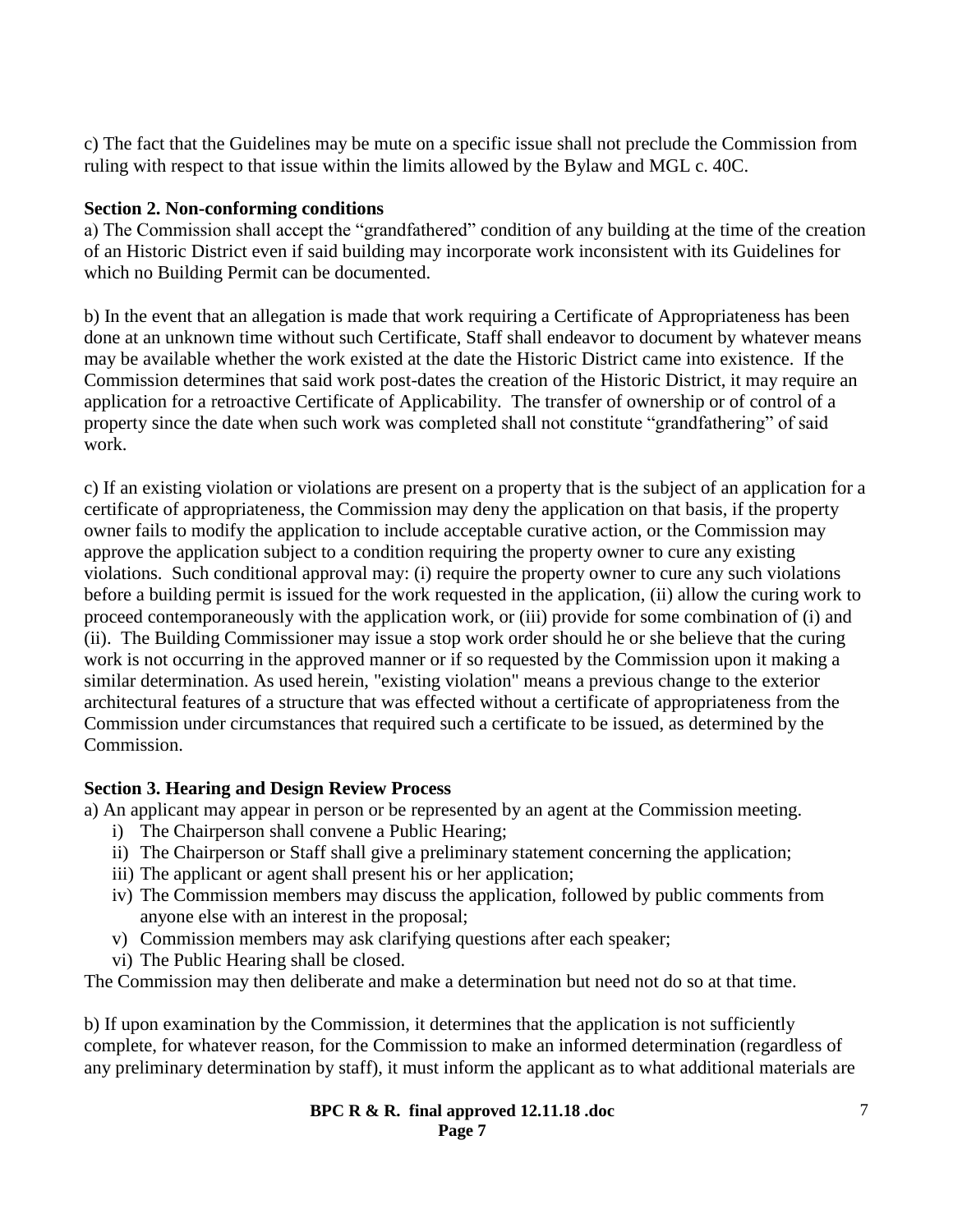required and may continue the case with the applicant's written concurrence until they have been provided.

c) In cases where more information is needed or when the Commission determines that revisions to the proposed designs are necessary, and with the written concurrence of the applicant, the case may be continued and may be referred to a subcommittee appointed by the Chairperson, which will meet with the applicant as often as necessary to review and comment on revisions or on more fully developed plans. The subcommittee will make a recommendation to the Commission at a subsequent public hearing. In some cases where only minor revisions to the plans are necessary, the subcommittee may be charged with making a final approval of the application.

d) A subcommittee Chairperson may determine that drawings or other required information submitted less than seven days before a meeting of the Commission have not been submitted in a timely manner if the subcommittee does not reasonably have time to schedule and post a meeting to consider them, and may defer consideration of the matter to the next following Commission meeting.

e) The Commission and its Subcommittees will make every effort to suggest ways in which an application can be amended so that it will be consistent with the guidelines. Discussion among members and the applicant shall focus on arriving at a solution satisfying all concerned. However, Commission or Subcommittee members may not undertake to impose a specific design upon a project in whole or in part beyond referring to the Guidelines and suggesting ideas or architectural precedents for consideration and the applicant should always consult with his or her architect or contractor about any such considered idea or detail.

f) No decision of the Commission shall be deemed to have set a "Precedent" in contradiction to the Guidelines.

g) The Commission may approve a portion, or portions, of an application with the issued certificate specifically indicating which portions are applicable. The remainder of the application must be voted on within sixty (60) days of the original application date, unless further extended by the applicant in writing.

h) A decision by the Commission on an application may be accompanied by binding written conditions and/or by recommendations. Any recommendations made by the Commission, beyond those imposed as conditions and/or limitations on the Certificate and/or beyond the approved drawings, are not binding on the applicant.

i) Where an applicant requires a special permit and/or variance from the Board of Appeals and also requires approval from the Preservation Commission, he or she should meet with the Planning and Community Development Director or designee to discuss the needed relief and coordination of the approval process. In most cases, if variance relief is needed, the applicant will be advised to go through the Board of Appeals approval process before applying to the Preservation Commission; if, however, special permit, rather than variance relief is needed, the applicant will be encouraged to seek approval from the Preservation Commission before being heard by the Board of Appeals.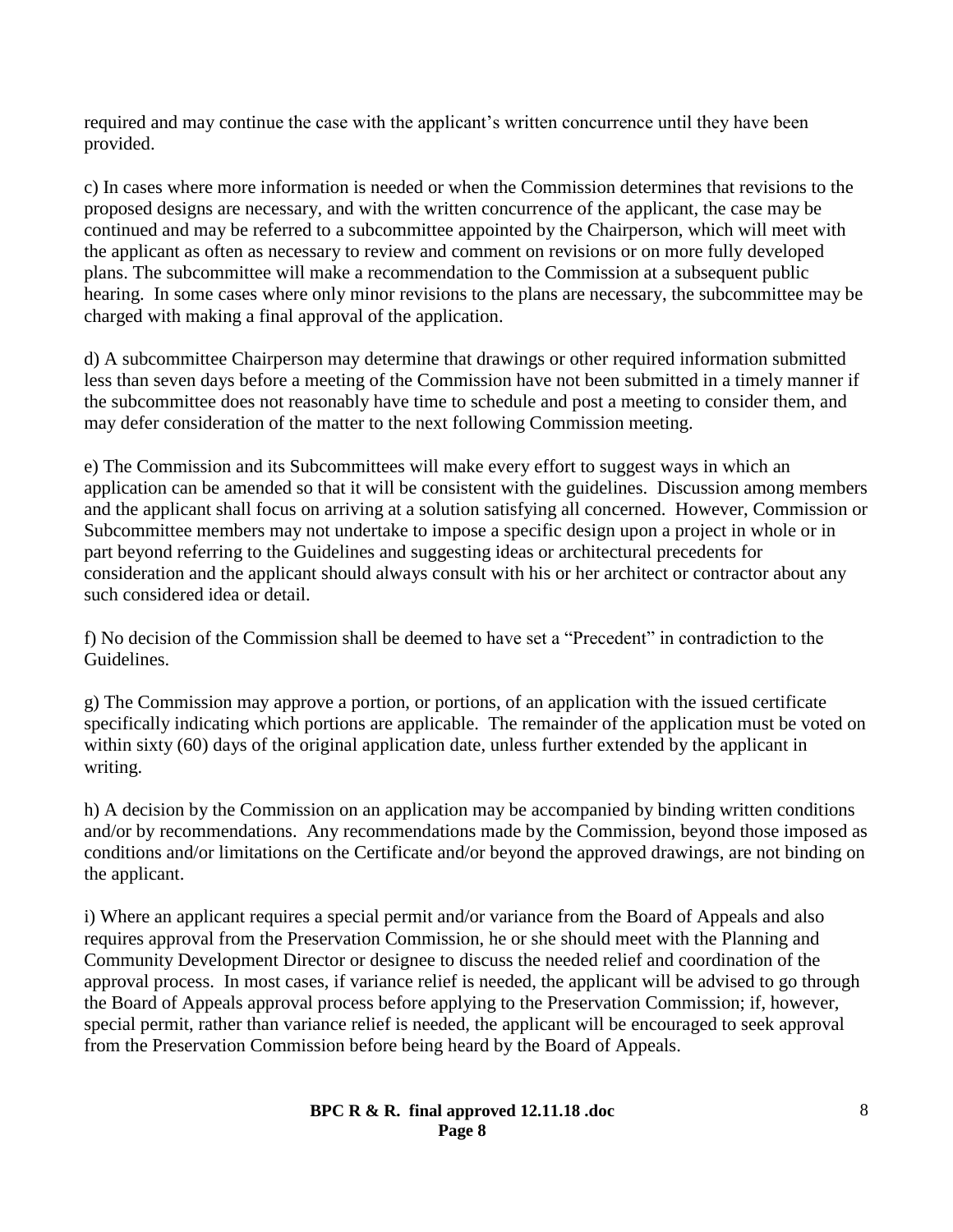#### **Section 4. Disapproved Applications.**

a) If an applicant claims financial hardship, he or she may be required to submit such personal financial records as the Commission deems necessary to make a determination.

b) It may be determined by the Commission that an asserted hardship is specific to the circumstances of an individual and the mitigation allowed by the Certificate may reasonably be limited in duration to the tenure of occupancy or ownership of the property by that individual in which case the Commission's decision may include a requirement that the changes it allows shall be reversed at the end of said tenure and that the decision shall be recorded with the deed.

#### **Section 5. Issuance and Duration of Certificates**

a) Any Certificate for work to be done is valid for work commenced within a period of one year from the date on which it is stamped by the Town Clerk, and shall remain in effect until such work is completed. If by the end of one year the authorized work has not been commenced and prosecuted with due diligence, or if such work is suspended in significant part for a period of one year after the time the work is begun, the Certificate shall expire. However, the applicant may request an extension or renewal of the Certificate, and at its discretion the Commission may grant, in writing, an extension or renewal of the Certificate for a period not to exceed one year. If the Commission does not grant an extension, any new application will need to fulfill all requirements and guidelines that may be in force at that time; there will be no grandfathering of previously approved plans that have not been completed.

b) Certificates shall expire when the applicant no longer possesses an ownership interest in the property. Any previously approved work not yet completed at the time of the sale or transfer must be resubmitted to the Commission for approval.

# **Section 6. Final drawings and design development**

a) For projects requiring working drawings or similar detailed technical information, approval based on design documents that are less detailed than working drawings shall be contingent upon continuing review and approval by staff and/or a subcommittee of details and of any proposed changes.

b) The Commission may approve applications "subject to review and approval of details by staff." Unless specified otherwise, such review and approval should be limited to details, dimensions, and materials decisions whose effect would not materially change the appearance of the project, as depicted in the design presentation drawings that were reviewed and approved by the Commission. Staff shall consult with the Chairperson if clarifications are required regarding the Commission's intent.

c) The Commission may approve applications, particularly for larger projects such as new buildings, "subject to review and approval of details by a subcommittee and staff," in which case the subcommittee may approve minor changes that would be apparent if shown on the approved drawings, as long as the subcommittee believes that the changes are reasonably justified, minor in character, and in keeping with the Commission's intentions in approving the design. The subcommittee may consult with the Chairperson, or with the Commission at its next regular meeting, if in doubt.

d) After approval at a public hearing and further development of the plans, if required, each page of two copies of the approved building plans shall be stamped as "Approved" signed and dated by the Chairperson. One copy of the approved and signed plans shall be delivered by staff to the Building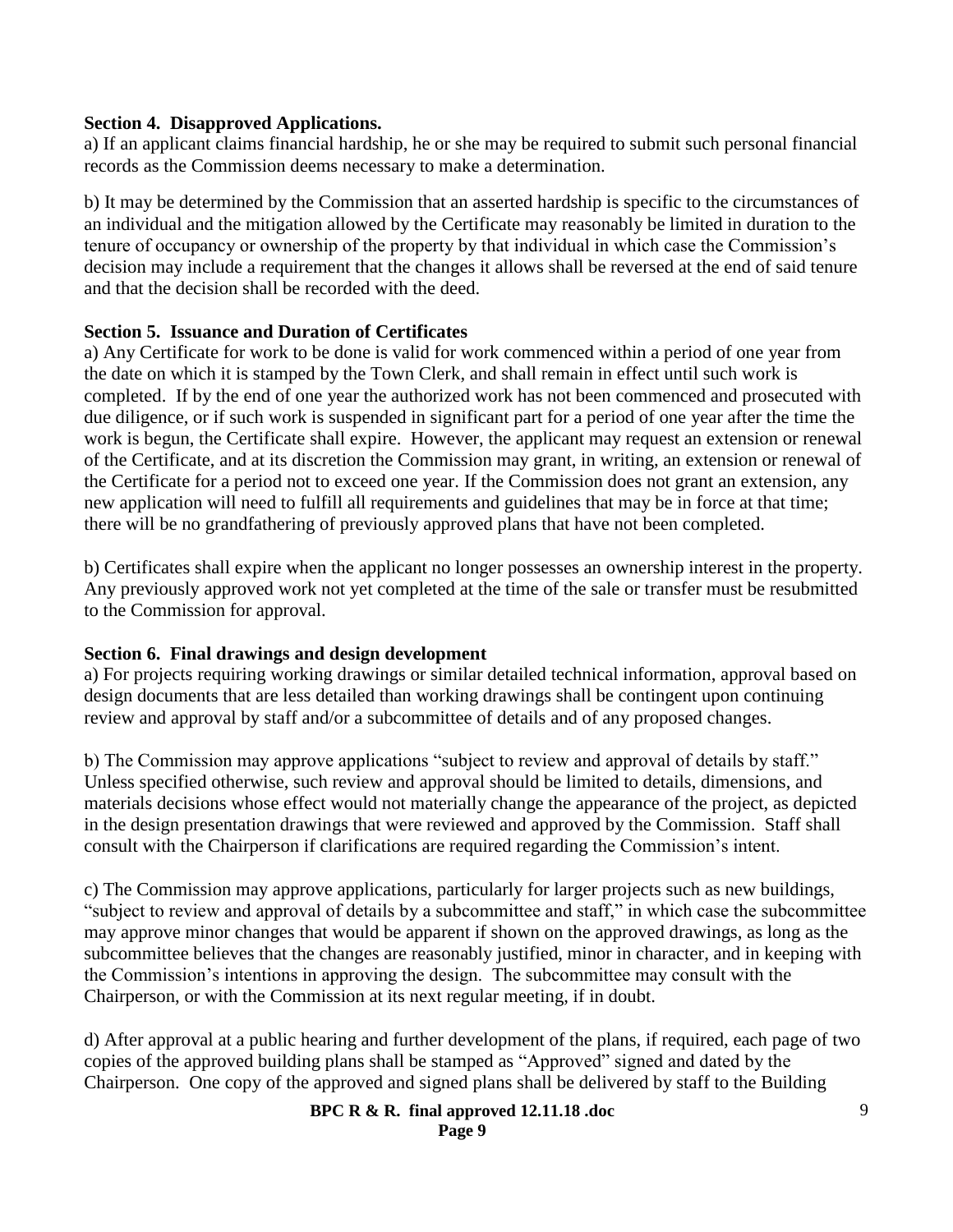Commissioner and the second, along with any supporting material presented for the Commission's consideration, shall be placed in the Commission files.

e) If the Commission or staff in consultation with the Chair determines that a proposed change to an already issued Certificate of Appropriateness or Certificate of Hardship project is substantial, then a new public hearing and a new Certificate are required. Applicants may anticipate this requirement by applying for such a Certificate in a timely manner.

# **Section 7. Construction, Inspection, and verification of work performed**

a) Commission staff shall periodically make site visits to projects under construction including a final visit before a certificate of occupancy is issued and, in cooperation with the building inspector, verify that they appear to be in conformity with the approved design. If any condition at variance with the approved design is observed, Staff will request that the Certificate of Occupancy be withheld until the project is in conformity with the approved design. Any unauthorized work done outside the scope of the Certificate of Appropriateness and not promptly corrected renders the Certificate of Appropriateness null and void.

b) For alterations, construction, or demolitions subject to Commission review and which require a building permit, the Building Commissioner is the *de facto* next line of enforcement of Commission rules and regulations, guidelines and decisions. Just as the Building Commissioner cooperates with and coordinates with the Board of Health and the Conservation Commission to ensure that proposed plans are acceptable to those Town bodies, the Building Commissioner ensures that no building permit is issued in an Historic District for plans that have not received a Certificate from the Commission. In addition the Building Inspector must be attentive to the approved design and must notify the Commission Staff in the event of any variations observed between the approved design and the as-built project.

c) In the event of differing views or uncertainties about what was approved by the Commission or possible conflicts between Building Code requirements and parameters established in the Certificate issued by the Commission or the plans as stamped and signed by the Commission, the Staff and Chairperson will consult with the Building Inspector to establish a mutually agreeable process to reach a solution on an expedited basis. The Chairperson will inform the Commission members of any such occasions, and the Commission will meet, on an emergency basis if needed, to decide how to proceed.

# **Section 8. Enforcement and penalties**

a) The Commission shall determine whether a particular activity not authorized by any certificate is in violation of the terms of the Historic District Bylaw. Upon a written complaint of any Town resident or property owner, or upon its own initiative, the Commission may initiate any appropriate action or proceedings in the name of the Town to prevent, correct, restrain, or abate violation of the Bylaw.

b) If an owner of a property in an Historic District either: i) fails to obtain a Certificate for alterations, construction, or demolition under the Commission's purview, or ii) fails to observe the conditions of a Certificate, the Commission shall first notify the owner in writing that the requirements of the Bylaw and/or Certificate are not being met. The owner will be given one week to respond to this notification with a plan to correct the situation. The owner will be requested to present the proposed plan at the next Commission meeting. If there is no satisfactory response from the owner within that time period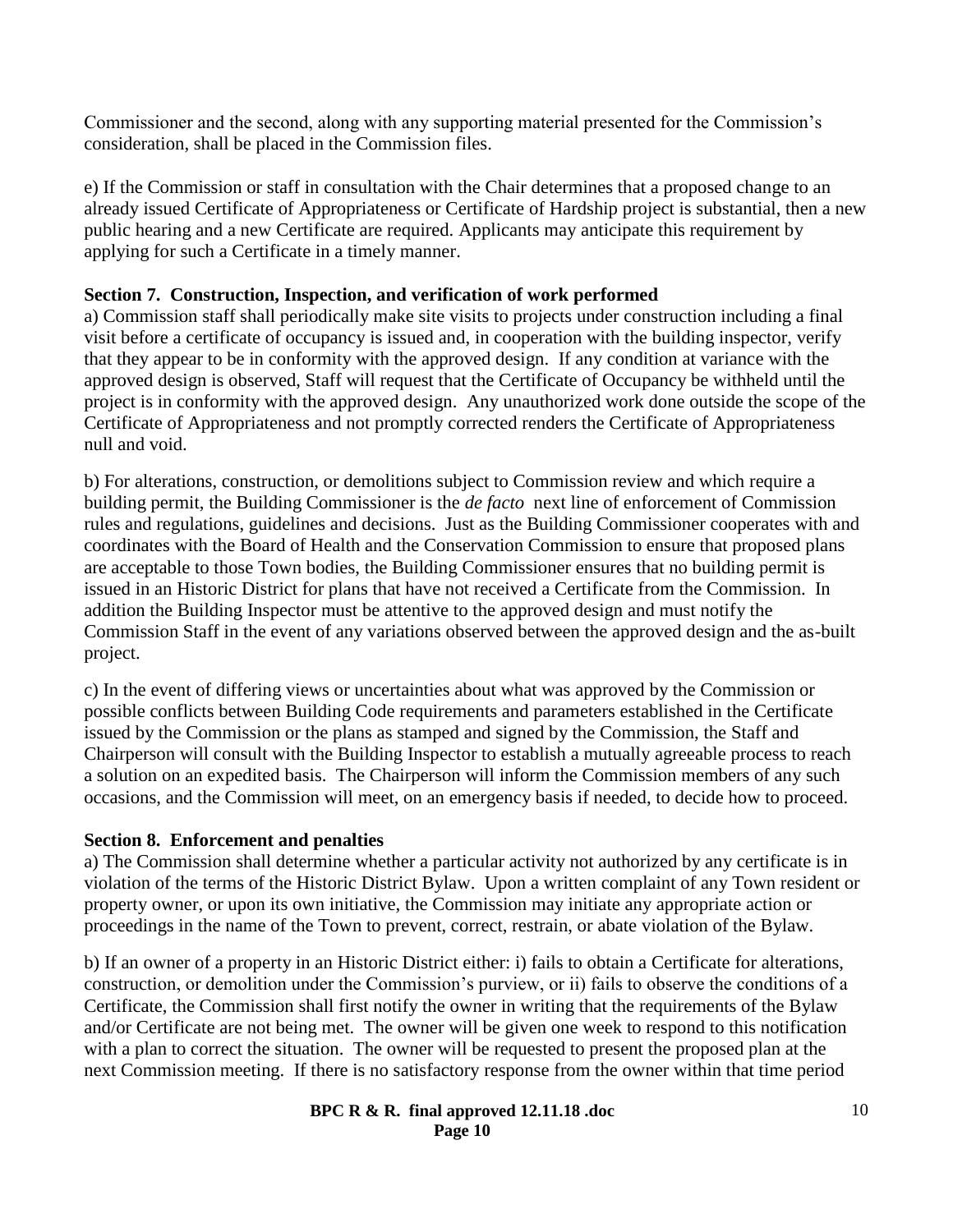or if the proposed plan (as it may be modified during the discussion at the Commission meeting) is found inadequate, the Commission may declare the situation on the site to be illegal under MGL. 40C §6 and request that the Town apply the available remedies under MGL. 40C §13. The Commission may also refer the matter to the Building Inspector for enforcement of the conditions of the building permit or to remedy the absence of a permit if that is the case.

c) As provided by Section 10.1 of the General By-Laws, as may be amended from time to time, whoever violates the provisions of Section 5.6 of the General By-Laws, may be punished by a fine not exceeding three hundred dollars (\$300). As provided by M.G.L. c. 40C, section 13, as may be amended from time to time, whoever violates any of the provisions of M.G.L. c. 40C, may be punished by a fine of not less than ten dollars (\$10) nor more than five hundred dollars (\$500). Each day any violation continues shall be deemed a separate offense.

d) The Commission may exercise the procedures provided pursuant to MGL. 40 §21D for non-criminal disposition of violations of these rules and Articles 5.3 and 5.6 of the Town of Brookline General By-Laws in District Court.

# **Section 9. Filing.**

The Commission shall file with the Town Clerk and with the Building Commissioner a copy or notice of all certificates and determinations of disapproval issued by it.

# **F. DEMOLITION REVIEW UNDER ARTICLE 5.3 OF THE TOWN'S BYLAWS**

# **Section 1. Applicability**

a) An application for a building permit with demolition in an MGL 40C historic District is reviewed under Article 5.3 of the Town's General Bylaws in the same manner as any other application for a building permit in an Historic District, provided however that nothing herein shall preclude the application of those provisions of article 5.3 which may exceed the scope of review of article 5.6, including without limitation the Demolition of Public National Register Interiors and Demolition by Neglect provisions of article 5.3.

b) An application for a building permit with demolition anywhere outside of an MGL 40C Historic District shall be processed in accordance with Article 5.3 of the Town's General By-laws.

c) Unlike design review under article 5.6, which is limited to those exterior portions of a structure visible from a public way, consideration of Significance under article 5.3 may, when appropriate, consider all exterior and interior features of a structure.

# **Section 2. Substantially Gutting National Register Interiors That Are Open to the Public**

a) Section 5.3.2.h .iii of the General Bylaws states that with respect to a building listed on or eligible for listing on the National Register of Historic Places, "Demolition" includes "substantially gutting (as defined by the Preservation Commission per section 5.3.14) an interior space". In addition to the substantially total removal of all of the interior finishes (e.g. plaster, moldings, wood paneling, and decorative surface treatments such as polychromy, murals, or stenciling) and trim from the walls and ceilings of such a space, "Substantially Gutting" shall include the removal of so much of said finishes and trim from such a space as to have the effect of substantially destroying the intended appearance and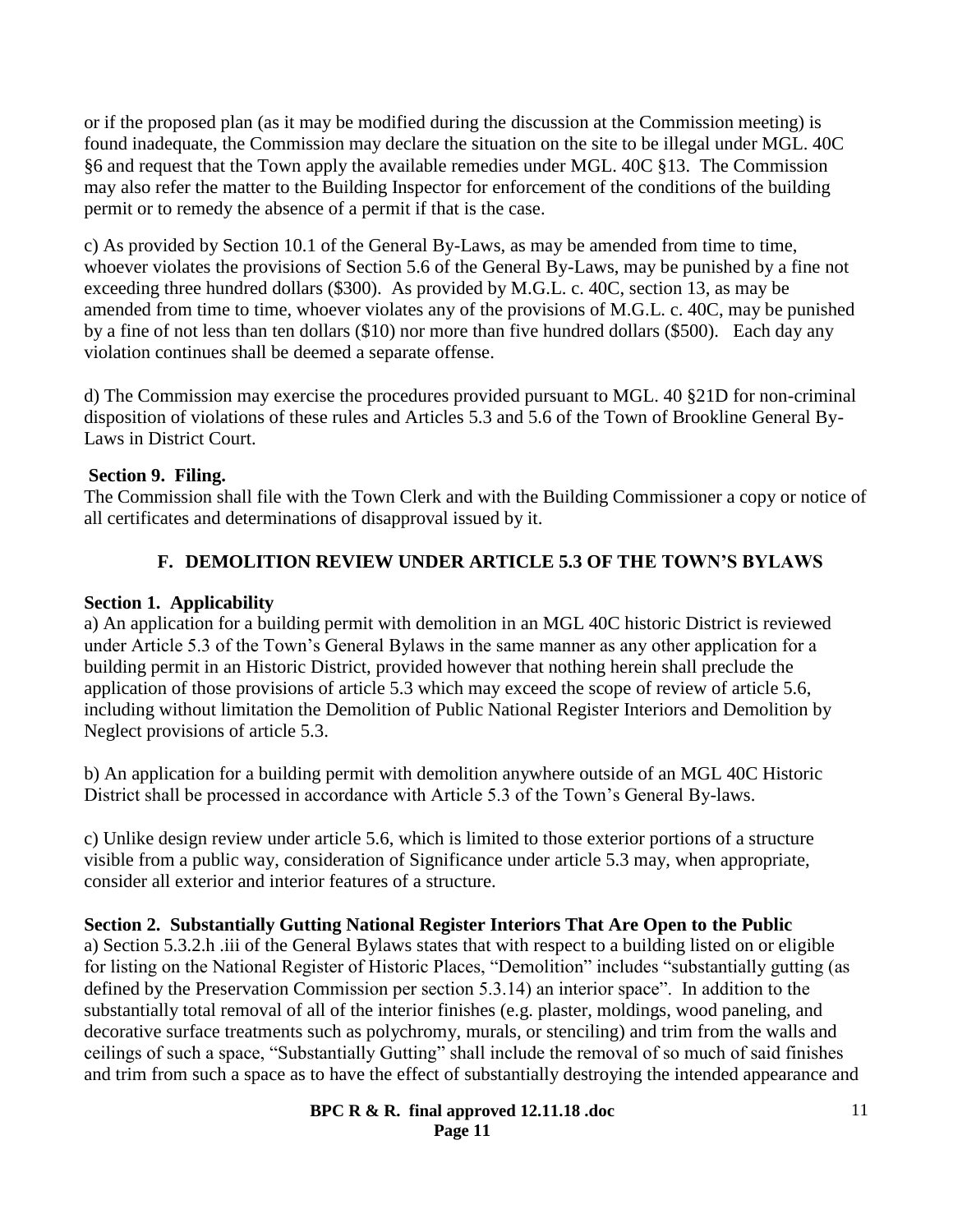feel of the space and shall also include the partitioning of such a space through the insertion of partial or complete new floor levels and/or walls so as to have the same effect. When said finishes and trim are largely left intact the following actions, singly or together, shall NOT be considered to contribute to "Substantially Gutting": installation of upgraded HVAC, lighting, and electric systems, including by means of the removal and like-kind replacement of wall and ceiling finishes and trim, as may be required for access (but excluding the removal of original architectural lighting fixtures); replacement of non-colored glass windows and skylights with units of same size and appearance; replacement of floor surfaces other than those of historic value; such modifications as may be required to meet ADA or safety code requirements as unobtrusively as possible; changes for demonstrable liturgical purposes; changes to the amount or arrangement of attached furnishings, such as seating.

# **Section 3. Systematic Removal, Effacement, or Destruction of Exterior Architectural Elements on National Register properties**

Section 5.3.2.h.iv of the General Bylaw states that with respect to a building listed on or eligible for listing on the National Register of Historic Places, "Demolition" includes "the systematic removal, effacement, or destruction of the exterior architectural elements which define or contribute to the historic character of the Building". That shall include, without limitation:

a) Stripping the exterior surfaces off of more than 50% of the building, but excluding like-kind repairs or replacements and excluding the replacement of window sash combined with like-kind replacement of any affected window trim.

b) Installation of synthetic siding, including without limit, panning and aluminum or vinyl clapboards and/or polymer stucco, in a manner that causes the covering over and/or removal and/or modification of a substantial portion of the following, provided that they are original or contributing features:

- i) Window and door trim, including cornices and drip caps; including the shortening of stools (windows); and the removal of side lights and transoms (doors);
- ii) Cornice and eave ornament, such as entablatures, rakes, brackets, dentils, and rafter tails;
- iii) Porches and porticos, including posts, columns and handrailing;
- v) All other decorative trim, such as pilasters, quoins, and corner boards.
- vi) Replacement of slate roofing material on the sides of mansards.
- vii) Replacement of roofing features such as dormer trim, balustrades and cupolas.
- viii) Removal or amputation of chimneys in exterior walls
- ix) Changes to sizes and proportions of window opening

c) Repairs to the building without the application of artificial siding but involving similar systematic removal or effacement of a substantial portion of such features.

# **Section 4. Demolition by Neglect**

a) If the Commission Staff has reason to believe, through visual inspection or other means, that a building which it believes falls into one or more of the categories listed as (a) through (d) of Section 5.3.5, may be undergoing Demolition by Neglect, as defined by the bylaw, then the Commission shall notify the Building Commissioner and the owner and the Commission and the Building Commissioner shall jointly hold a public hearing to i) confirm whether or not the building is significant which shall require a vote of the Preservation Commission only and ii) determine whether or not it is undergoing Demolition by Neglect which shall require a vote of the Preservation Commission and the concurrence of the Building Commissioner. In furtherance of determining its condition, the Commission may, at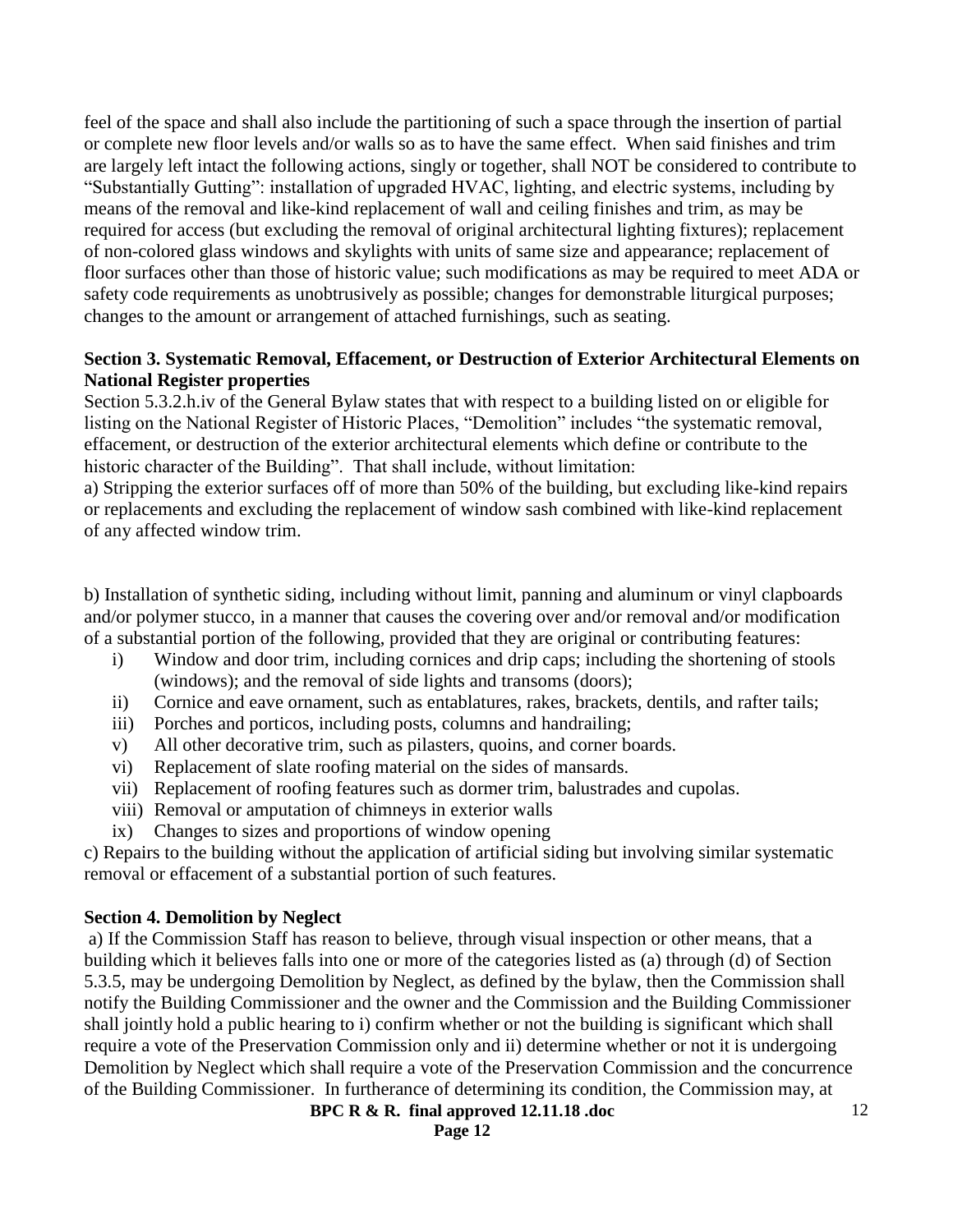any time, request an inspection of the building by the Building Commissioner.

b) If the Commission and Building Commissioner both determine that the building is undergoing Demolition by Neglect, the Commission and the Building Commissioner shall attempt to negotiate a voluntary agreement with the owner for appropriate and timely repairs sufficient to structurally stabilize the building and/or prevent further deterioration.

c) In the event that the Commission and the Building Commissioner both determine that they are not able to negotiate such an agreement with the owner, for any reason, or that the owner has agreed to undertake but has failed to satisfactorily complete such repairs in a timely manner, then the Commission and the Building Commissioner may take such action as is permitted under Sections 5.3.13 and/or 5.3.15, and/or without limit the Building Code, including seeking a court order that specific repairs be undertaken to secure the building against the elements, vandals, and vermin, to halt further deterioration, and to stabilize it structurally.

d) Upon completion of all repairs that have been agreed upon between the owner and the Commission and Building Commissioner or that have been ordered by the Building Commissioner, or that have been ordered by the court, and upon certification to the Commission by the Building Commissioner that said repairs have been completed and that the building has no current Building Code violations, the Commission shall certify that the building is no longer undergoing Demolition by Neglect.

#### **Section 5. Demolition by Misadventure**

If, i) following an Application for a demolition permit for a building for which the Commission Staff has made an Initial Determination of Significance or ii) following notification to the owner of a hearing for Demolition by Neglect as defined in the bylaw, or iii) during the period of demolition delay for a building determined to be significant, or iv) during a period when a building has been determined to be undergoing Demolition by Neglect, the building is demolished or destroyed directly or indirectly as a result of fire or other such cause providing that the building has been determined, either before or after demolition, to have been significant, a rebuttable presumption shall arise that the owner voluntarily demolished the building without obtaining a demolition permit in accordance with the provisions of Section 5.3, Section 5.3.15 shall be deemed applicable. Per Section 5.3.15 the Building Commissioner shall not issue any permit required under the State Building Code for such premises (except as necessary to secure public safety or health) for a period of two years from the date of destruction of the building or structure, unless the owner can provide evidence satisfactory to the Building Commissioner that the owner took reasonable steps to secure the building against fire or other loss or that the cause of the destruction was not otherwise due to the owner's negligence. As used herein, premises refers to the parcel of land upon which the demolished building was located and all abutting parcels of land under common ownership or control.

# **Section 6. Mitigation; Lifting of Stay of Demolition**.

If the applicant wishes to more quickly lift the stay of demolition of a building that has been deemed significant, the applicant may submit its plans for the use and improvement of the property after demolition to the Commission for its review and approval or in the alternative offer to mitigate the effects of demolition in some other way, including without limitation photographing the building, or preserving on site or elsewhere some of its architectural features or benefiting some other Historic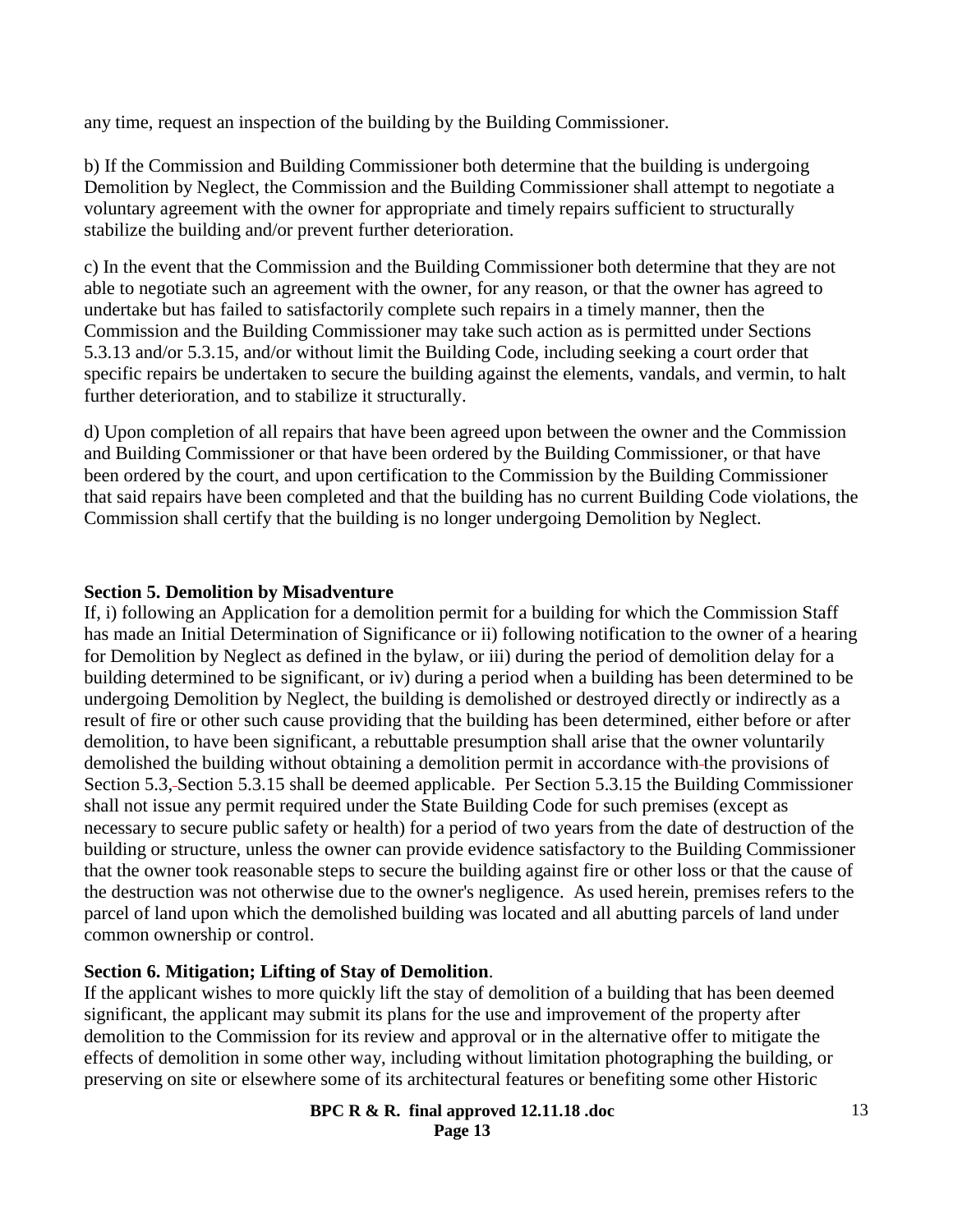Resource. If the Commission, which may recommend changes, finds the proposal acceptable, and the Commission and the applicant are able to agree in writing upon whatever stipulations may be necessary to ensure that the proposal will be carried out as planned, the Commission shall advise the Building Commissioner in writing to the effect that it is satisfied that there is no reasonable likelihood that the building can be preserved, restored, rehabilitated or moved. At any time after receiving such written advice, the Building Commissioner may issue a Demolition Permit for a Significant Building, subject to such stipulations and pre-conditions, if any, as the Commission and the applicant may have agreed upon as mitigation for the demolition.

# **Section 7. Required reapplication**

If no Demolition Permit is issued within three years of the Commission's determination of Significance and of the termination of any court action preventing the issuance of said permit, whichever period shall be longer, or if a Demolition Permit is issued but the building is not demolished before the expiration of said permit, including any extensions allowed by the Building Commissioner, then any subsequent Application for the demolition of the building shall be processed in accordance with sections 5.3.3. through 5.3.12 inclusive, without reference to any prior determination with respect to Significance. Upon a showing by the applicant that due to the complex nature of the development project and despite the applicant's significant efforts he or she has been unable to permit, design and/or finance a project within three years, the Preservation Commission may extend the time for a Demolition Permit for a reasonable time to accommodate such a project.

# **Section 8. Partial Demolition Diagram Handout**

The Commission shall publish a handout with diagrams that illustrate common situations in partial demolition cases. As other situates arise they will be addressed by staff and the Commission Chair.

# **G. ADVISORY DESIGN REVIEW AND DETERMINATION OF WHETHER A BUILDING IS "HISTORIC" UNDER THE TOWN'S ZONING BYLAW**

# **Section 1. Determination of whether a building is "Historic"**

If the design of a proposed modification of an existing building which is believed to be "Historic" is referred to the Commission for review either by direction of the Zoning Board of Appeals (ZBA) or Planning Board or per section 5.21.5.d of the Town's Zoning Bylaw, the Commission shall first determine by vote that said building is "Historic" with respect to the purposes of the Zoning Bylaw by applying such standards of historical significance as the Commission might use with respect to sustaining an initial determination of Significance under section 5.3 of the Town's Bylaws and the Commission shall report such determination to the ZBA.

# **Section 2. Design review of modifications to such an "Historic" building**

Immediately following such determination that such a building is "Historic" with respect to the purposes of the Zoning Bylaw the Commission shall undertake design review of the proposed modifications applying, to the extent allowed by the circumstances, the design standards and guidelines used for design review in the Town's Local Historic Districts while following as needed the applicable administrative and calendar requirements of the Zoning Bylaw and MGL c.40A. Except when final design approval by the Commission has been made mandatory by the ZBA, if for any reason the Commission and the applicant are not able to arrive at a mutually acceptable design at the conclusion